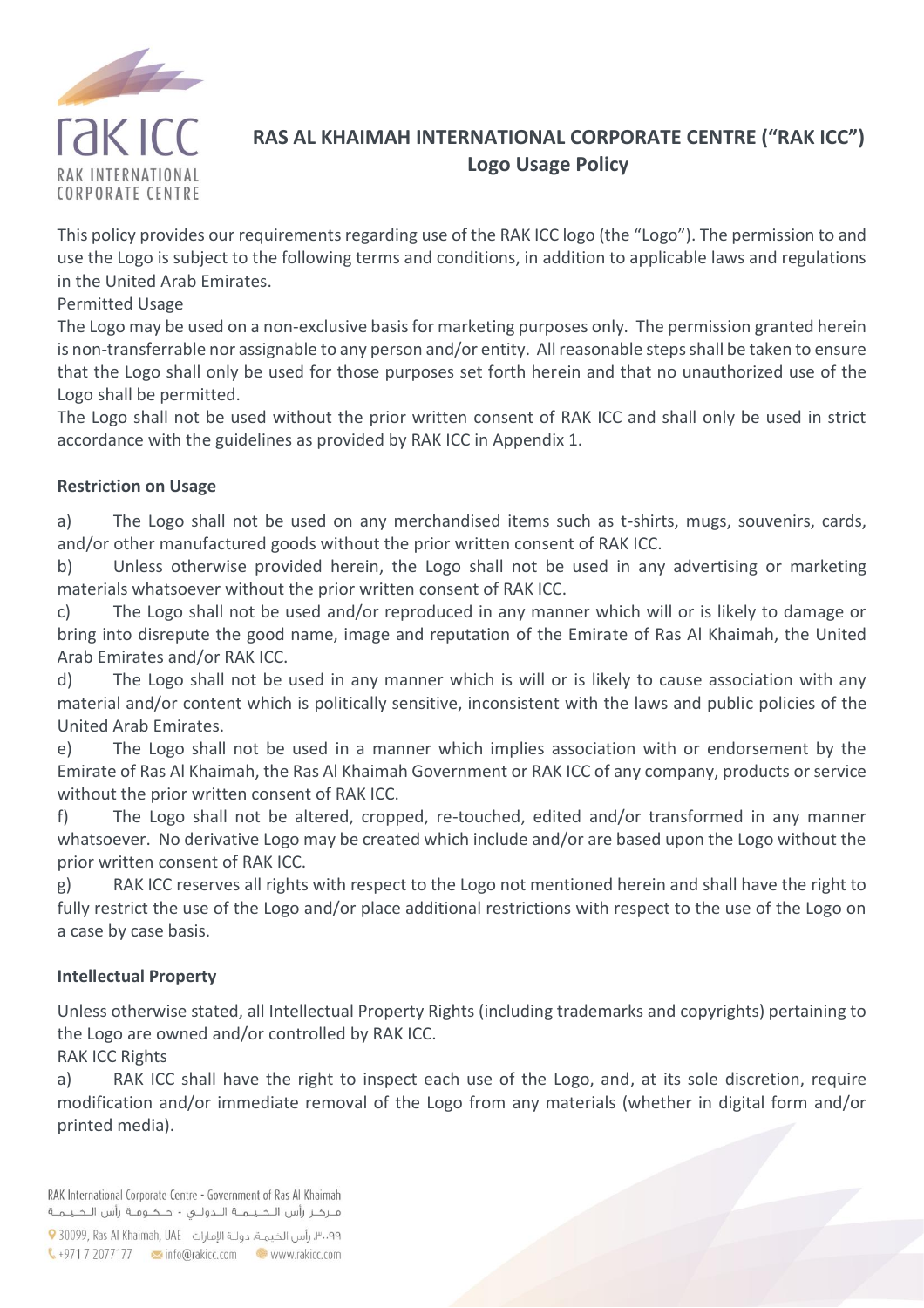

## **RAS AL KHAIMAH INTERNATIONAL CORPORATE CENTRE ("RAK ICC") Logo Usage Policy**

b) RAK ICC may, at any time, require that you immediately cease all further use of the Logo, and at RAK ICC's option, return to RAK ICC or destroy or delete all materials bearing the Logo, or, at RAK ICC option, take all reasonable measures to ensure the removal of the Logo and any copies of the Logo in circulation. Upon such notice, any rights to the Logo granted hereunder shall immediately cease and without further act or instrument revert to the Logo.

#### **Limitation of Liability**

Under no circumstances whatsoever, will RAK ICC be liable for any accidental, indirect, special, or punitive damages that may arise as a result of your use or inability to use the Logo, including but not limited to the loss of income or expected profits, loss of reputation, loss of business, loss of data, computer malfunction, or any other damages.

#### **Termination**

RAK ICC reserves the right, in its sole discretion, to restrict, suspend or terminate your permission to use the Logo at any time for any reason without prior notice or liability. Except as otherwise expressly stated in these Policy, RAK ICC shall not be liable to you or to any third party for any modification, termination, suspension or discontinuation of the Logo.

**Accepted and Acknowledged by:**

\_\_\_\_\_\_\_\_\_\_\_\_\_\_\_\_\_\_\_\_\_\_\_\_\_\_\_\_\_\_\_\_\_\_\_\_

Date:

RAK International Corporate Centre - Government of Ras Al Khaimah مـركـز رأس الـخـيــمــة الــدولـــى - حــكــومــة رأس الـخـيــمــة

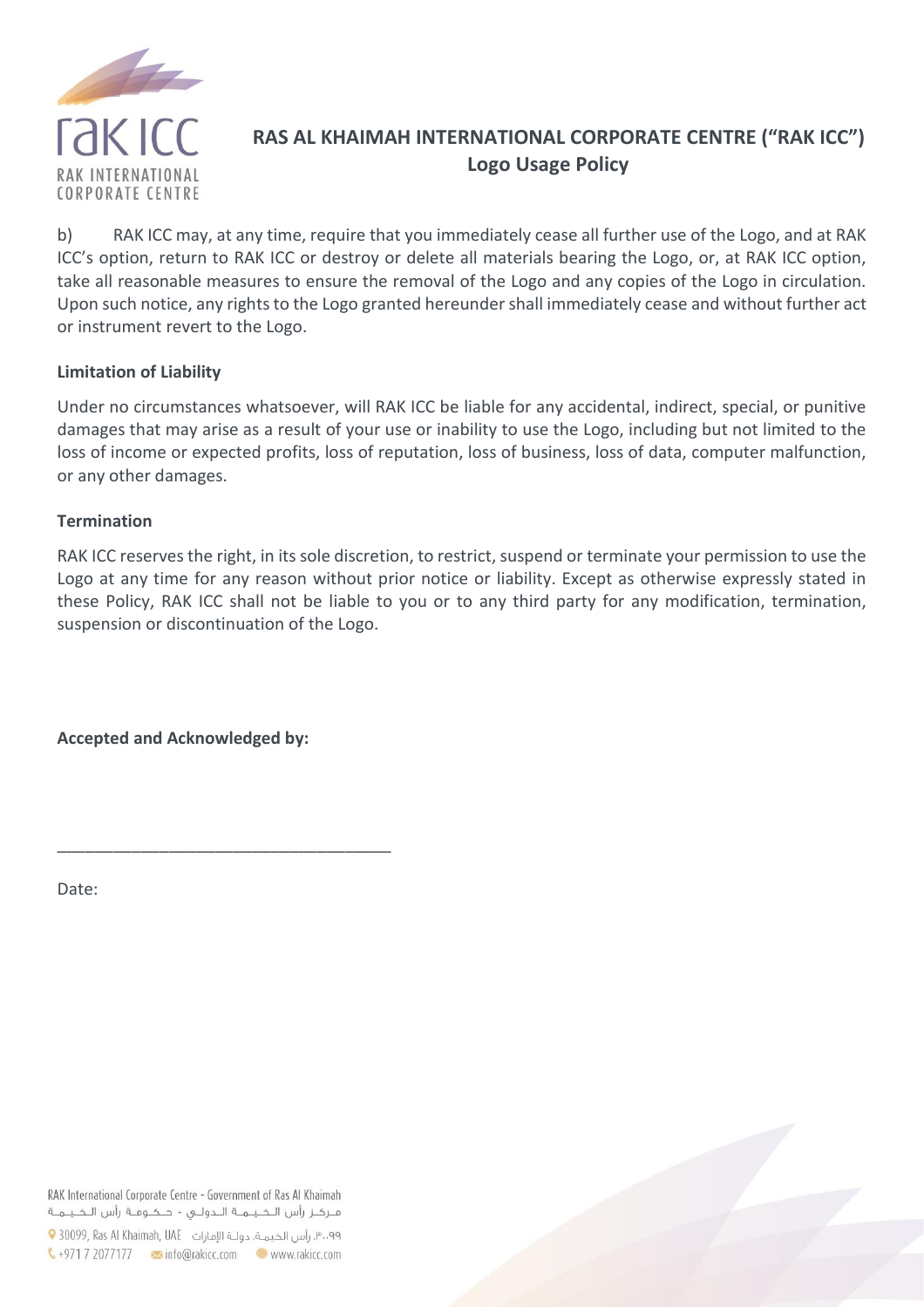

## RAK ICC Corporate Identity Guidelines

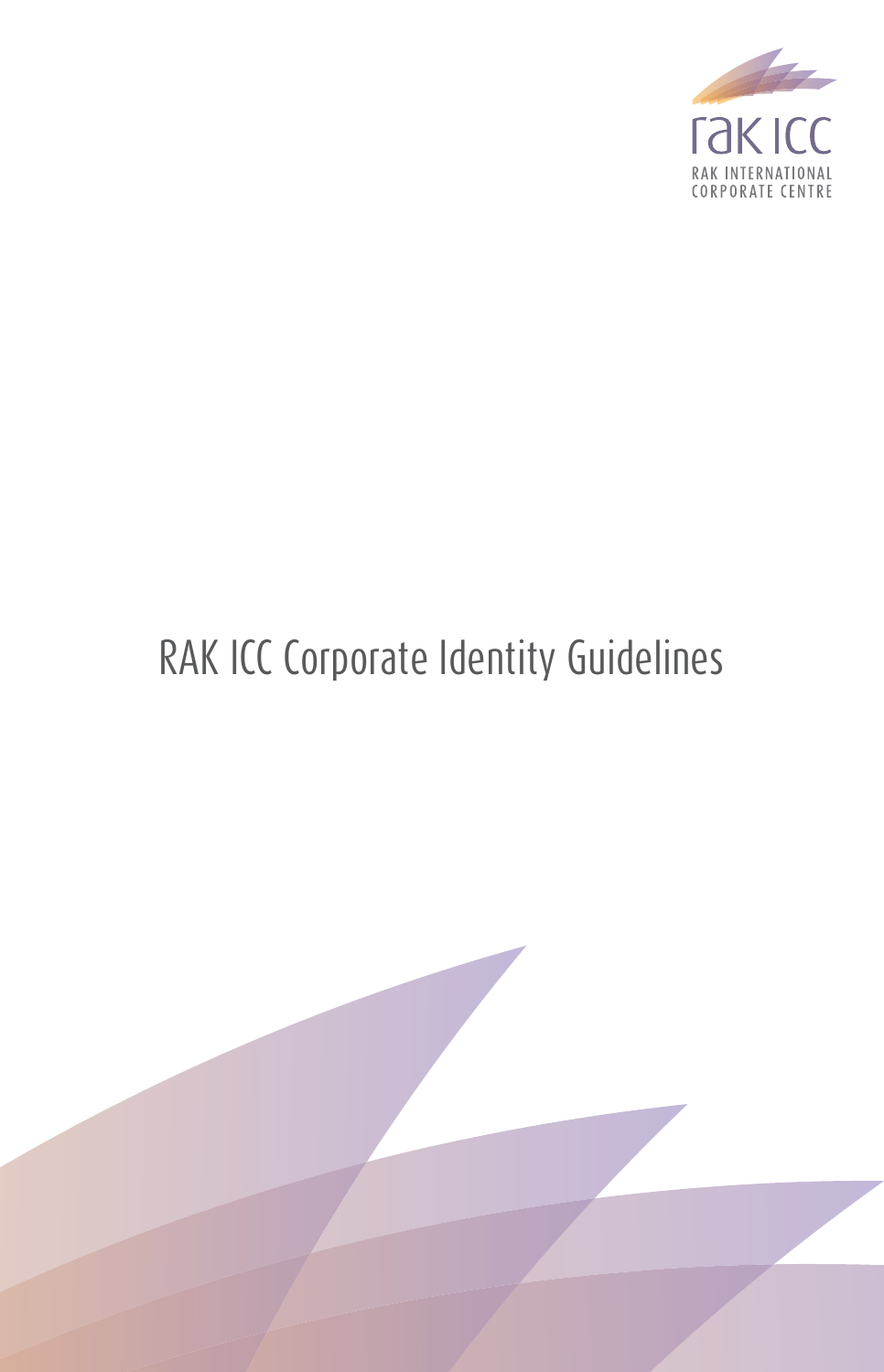# 1.0 Introduction

Our goal at the RAK International Corporate Centre is to become the leading hub for international businesses in the UAE. Our logo and visual identity are designed to help us achieve this.

The aim of this branding is to help the organisation stand out and to give us an edge in this competitive market. In order to achieve this, however, it is imperative that we use the logo and design principles in a consistent manner, in every situation; this includes presentations, advertising, events or any other type of communication.

These guidelines have been developed to ensure that our new identity is applied consistently and correctly. It will give you the tools to properly communicate our brand in printed and online materials.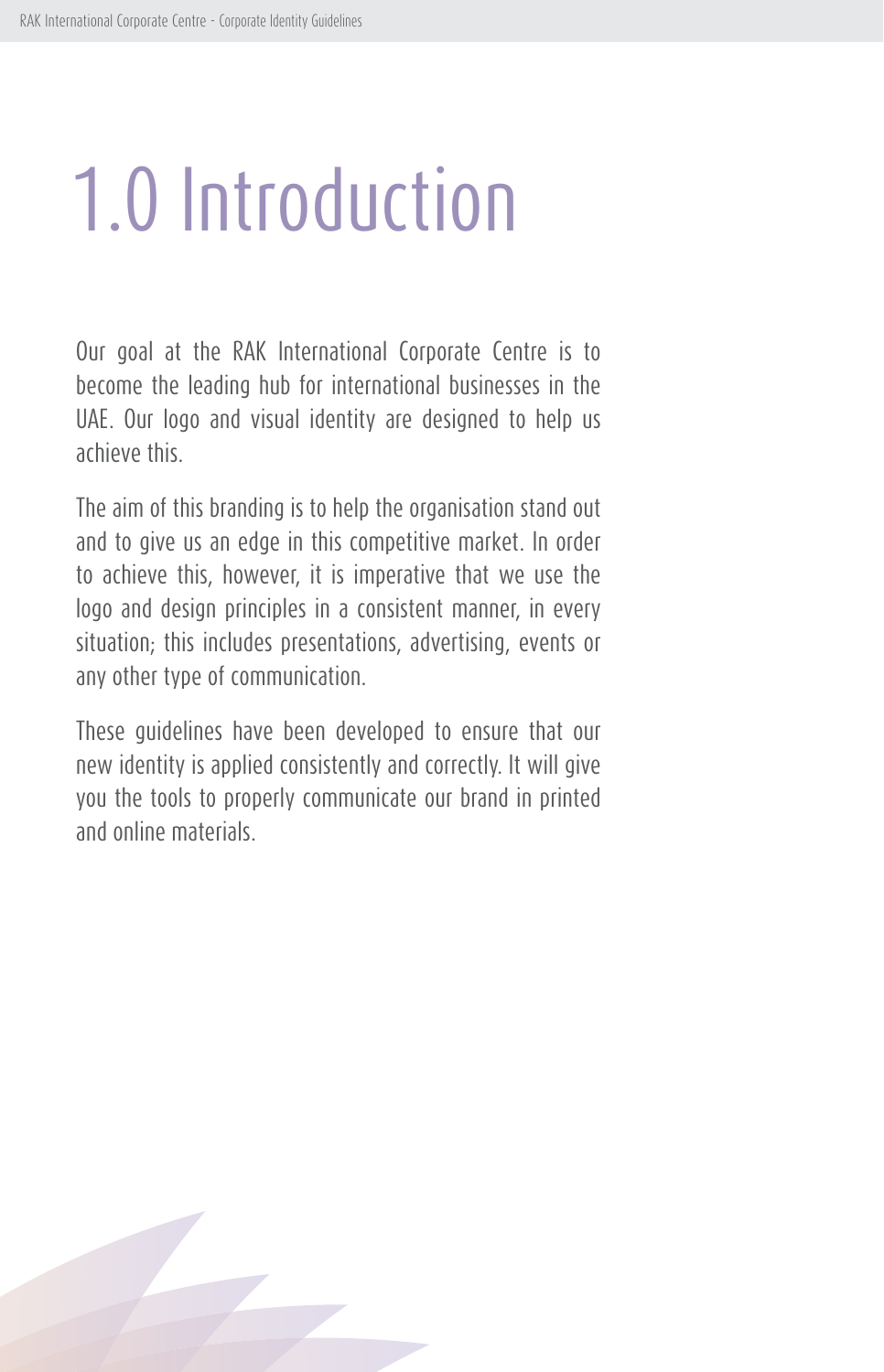# 2.0 The Logo

Our logo is the key element of our corporate brand. Consistent application of the logo strengthens the company identity in all areas of business and communication. The logo should be used for all general marketing materials, including brochures, direct mail, presentations, sales sheets, sales communications, advertisements, events, emails, etc.

The logo should be used on all formal business documentation, including contracts, terms and conditions, invoices, pay checks, purchase order forms, etc.

## 2.1 RAK International Corporate Centre Logo





Standard Logo Minimal Logo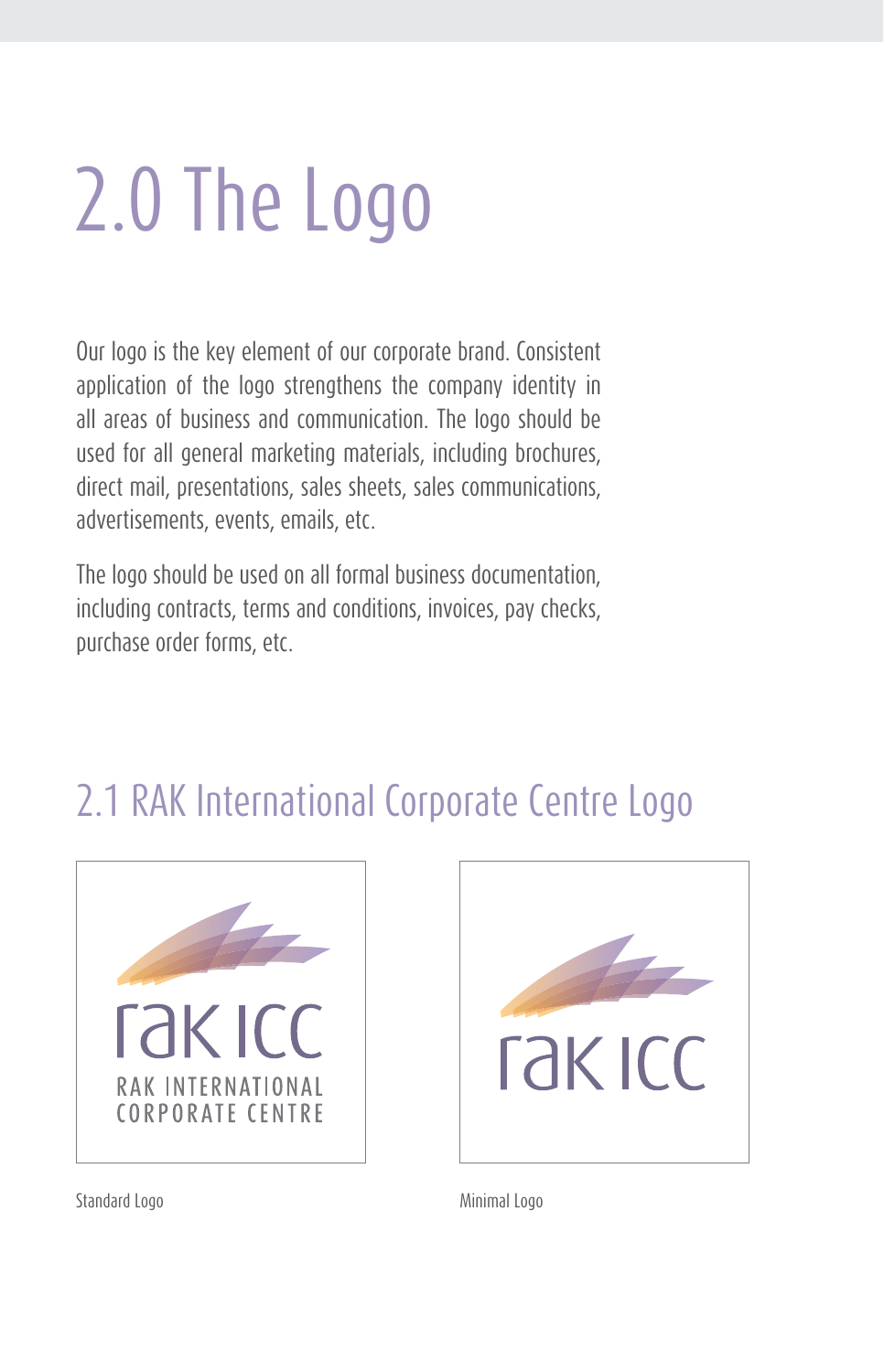## 2.2 Logo Usage

Our logo should always be printed in colour with a white background. If printing restrictions apply, there are corporate colours and additionally black and white versions. The colour versions are provided as a four-colour process and RGB.

The black version and the white version may be used for black and white communications, for example faxes and low resolution printing (press advertising).

Do not use any old or outdated version of our logo.

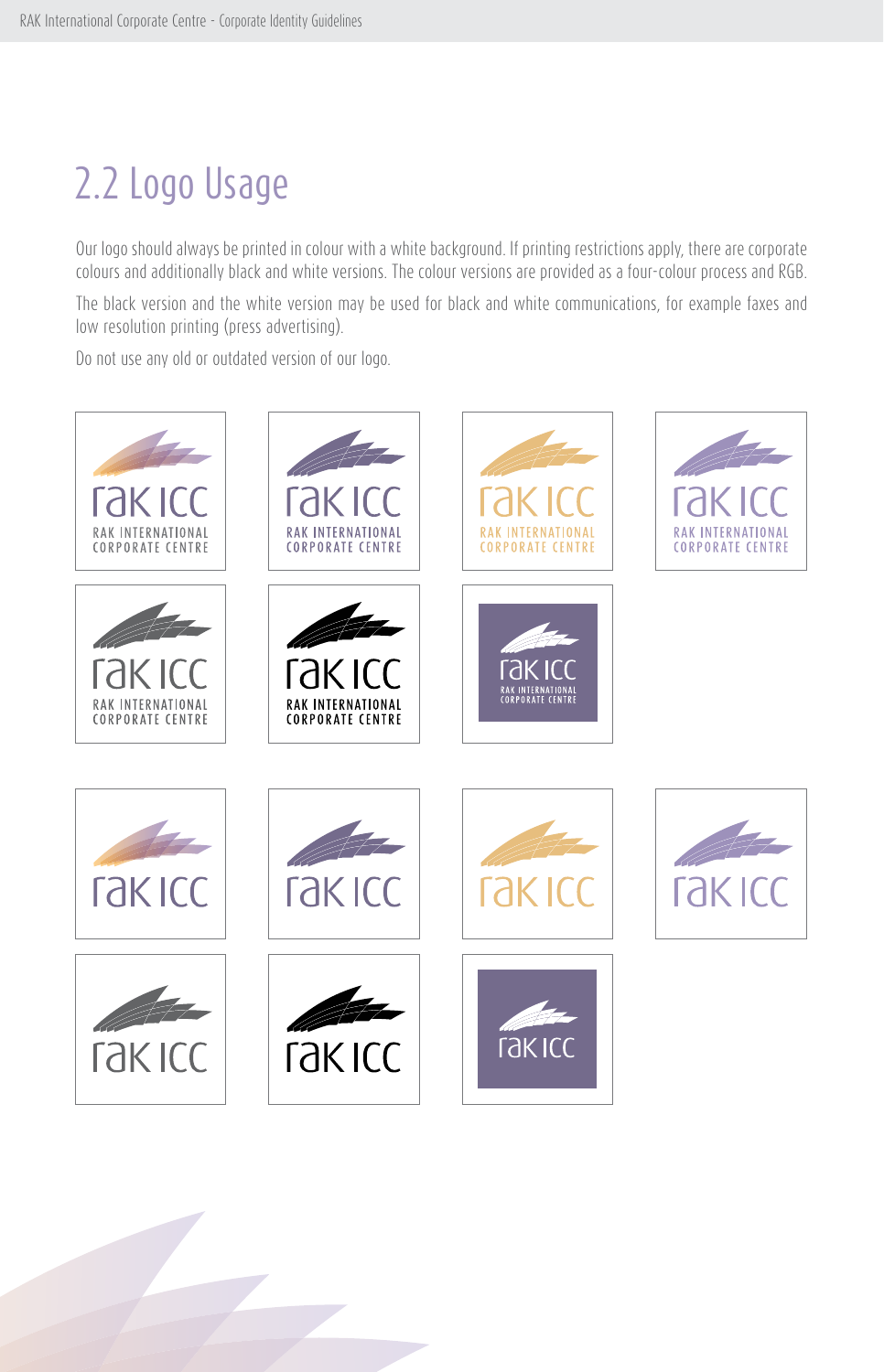## 2.3 Exclusion Zone and Minimum Size

Give our logo some room. To maximise the impact of our logo, it must be clearly presented in every piece of communication we send out. You must apply the logo exclusion zone, or space, around the logo to help it stand out from other graphic elements. The exclusion zone is equal to twice the height of the 'R' from the logo. Nothing should appear within this space on any application.

For print, the minimum size for the regular logo is 15 mm width.



## 2.4 Things to Avoid



Do not place the logo on any background that makes it illegible!



Do not change the positioning of any part of the logo!



Do not change the colour of the logo!



Do not change the colour of the logo!



Never add a sub-name to the logo! Do not distort or squash the logo!



Do not break the exclusion zone rule!





Do not place the logo on an image that renders it illegible!

Consistent use of our logo will give it more impact and strengthen RAK International Corporate Centre brand recognition. Incorrect use of our logo will damage our brand image.

The relative size and component parts of the logo must never vary and should never be redrawn. Always use the logo artwork provided. The logo should always be clear and visible and should never be placed onto a background that makes it difficult to read.

The correct colour palette should always be used – see section 4.0 for colour specifications. The colour reproductions in this document are not accurate. Do not use this document for colour matching. Use the CMYK colour swatches for colour matching on press.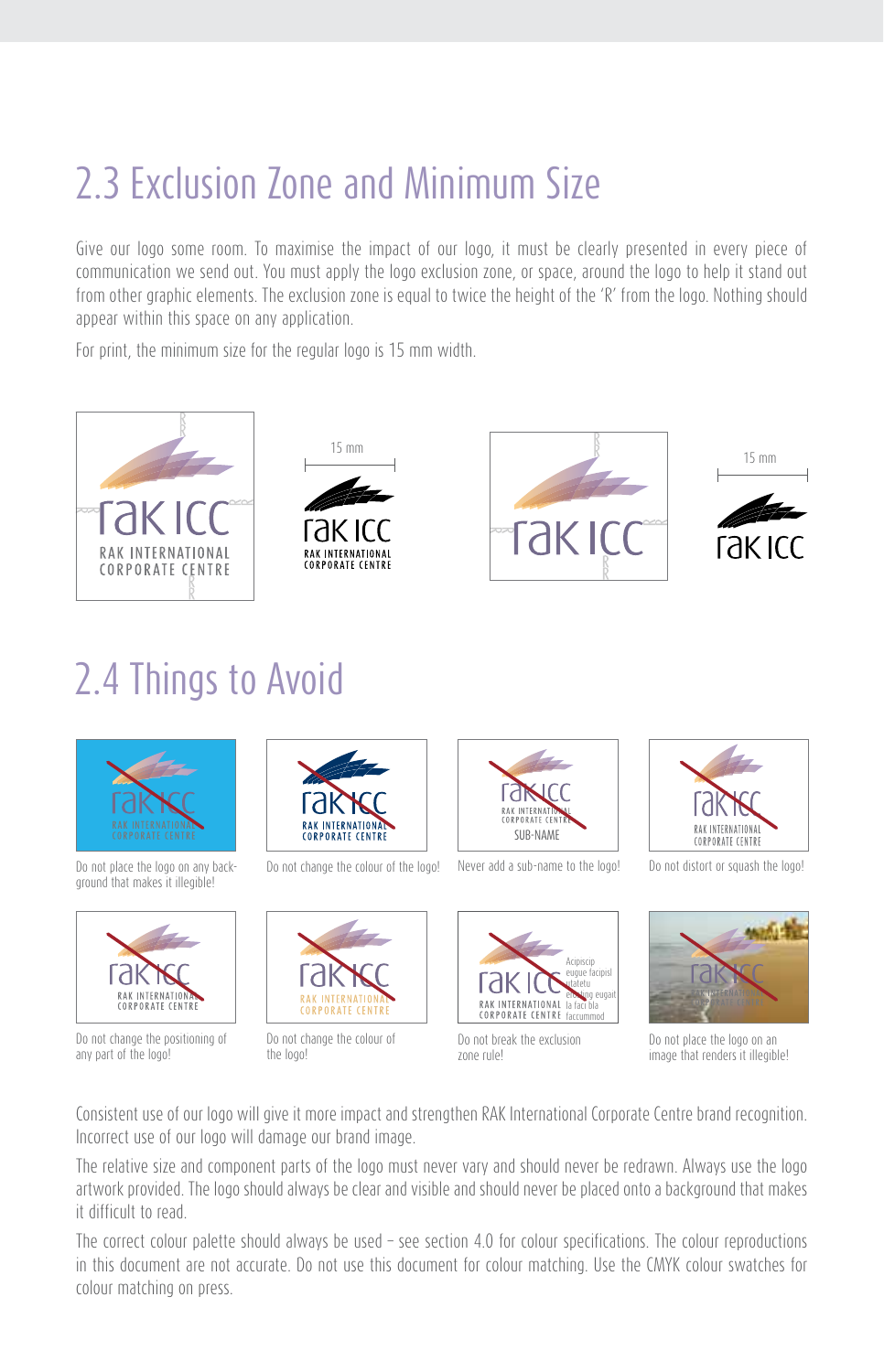# 3.0 Typography

Typography, as an element of corporate identity, plays an important role in marketing and communications. Any well-planned corporate identity will include a corporate font and directives regarding its use. By using the same typeface for all of its communication, an organisation delivers a uniform visual message, which reinforces the image and impression created by the logo.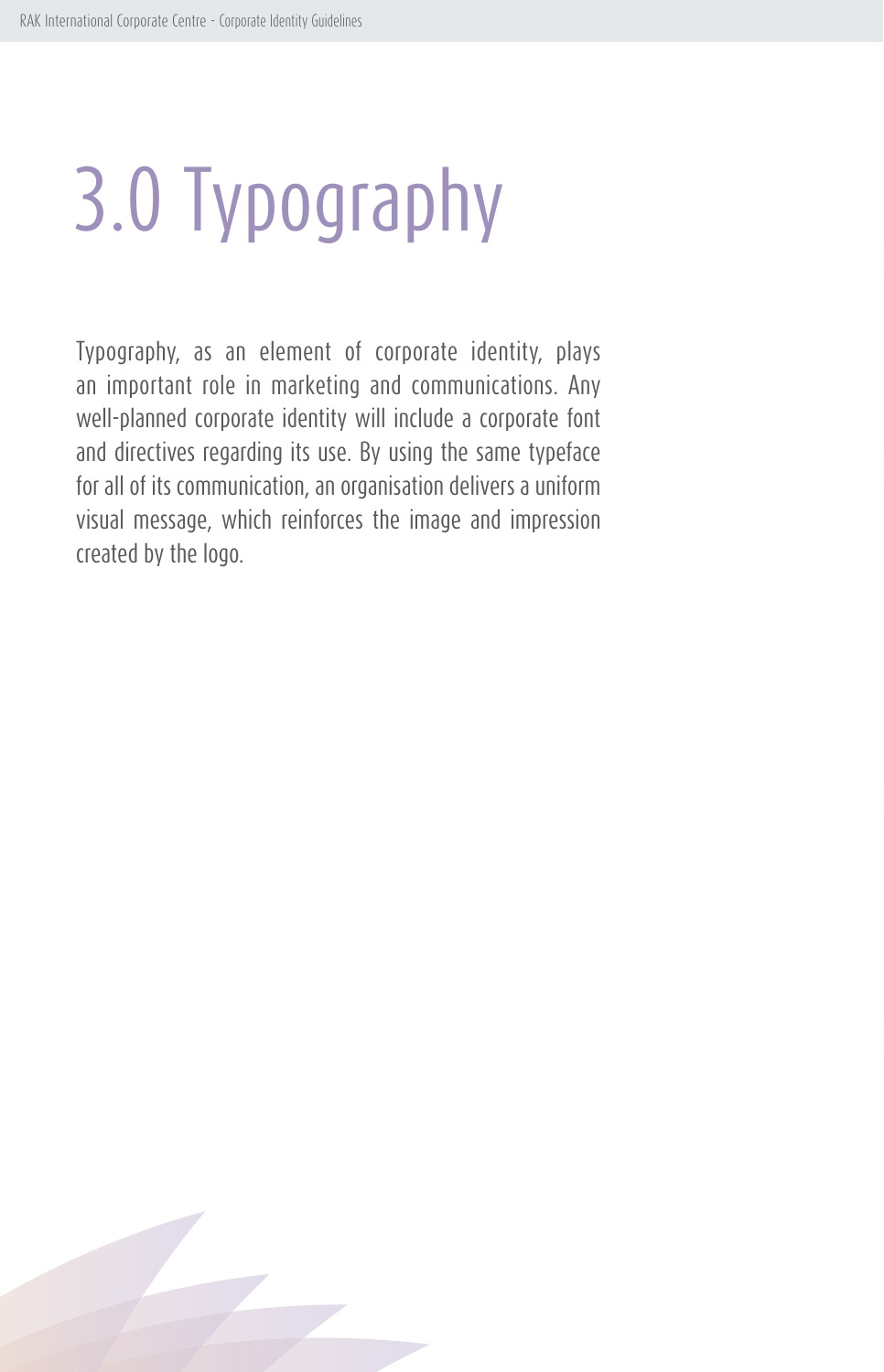## 3.1 DAXCompact Font Family

ABCDEFGHIJKLMNOPQRSTUVWXYZ abcdefghijklmnopqrstuvwxyz 01234567890!@#\$%^&\*()\_+

DAXCompact-Light This version should be used for the main body text of any document. It is simple and uncluttered, making it easy to read.

> This version is slightly heavier and can be used to highlight text in the body, or for subheadings.

#### DAXCompact-Regular

ABCDEFGHIJKLMNOPQRSTUVWXYZ abcdefghijklmnopqrstuvwxyz 01234567890!@#\$%^&\*()\_+

## 3.2 Arabic Font Family - GE SS

### GE SS UltraLight

أ ب ت ث ج ح خ د ذ ر ز س ش ص ض ط ظ ع غ ف ق ك ل م ن ه و ي نموذج للكتابة باللغة العربية.  $9 *N*$   $10 *Q*$ 

#### GE SS Light

أ ب ت ث ج ح خ د ذ ر ز س ش ص ض ط ظ ع غ ف ق ك ل م ن ه و ي نموذج للكتابة باللغة العربية.  $9 A V 70 F H 1$  This version should be used for the main body text of any document. It is simple and uncluttered, making it easy to read.

This version is slightly heavier and can be used to highlight text in the body, or for subheadings.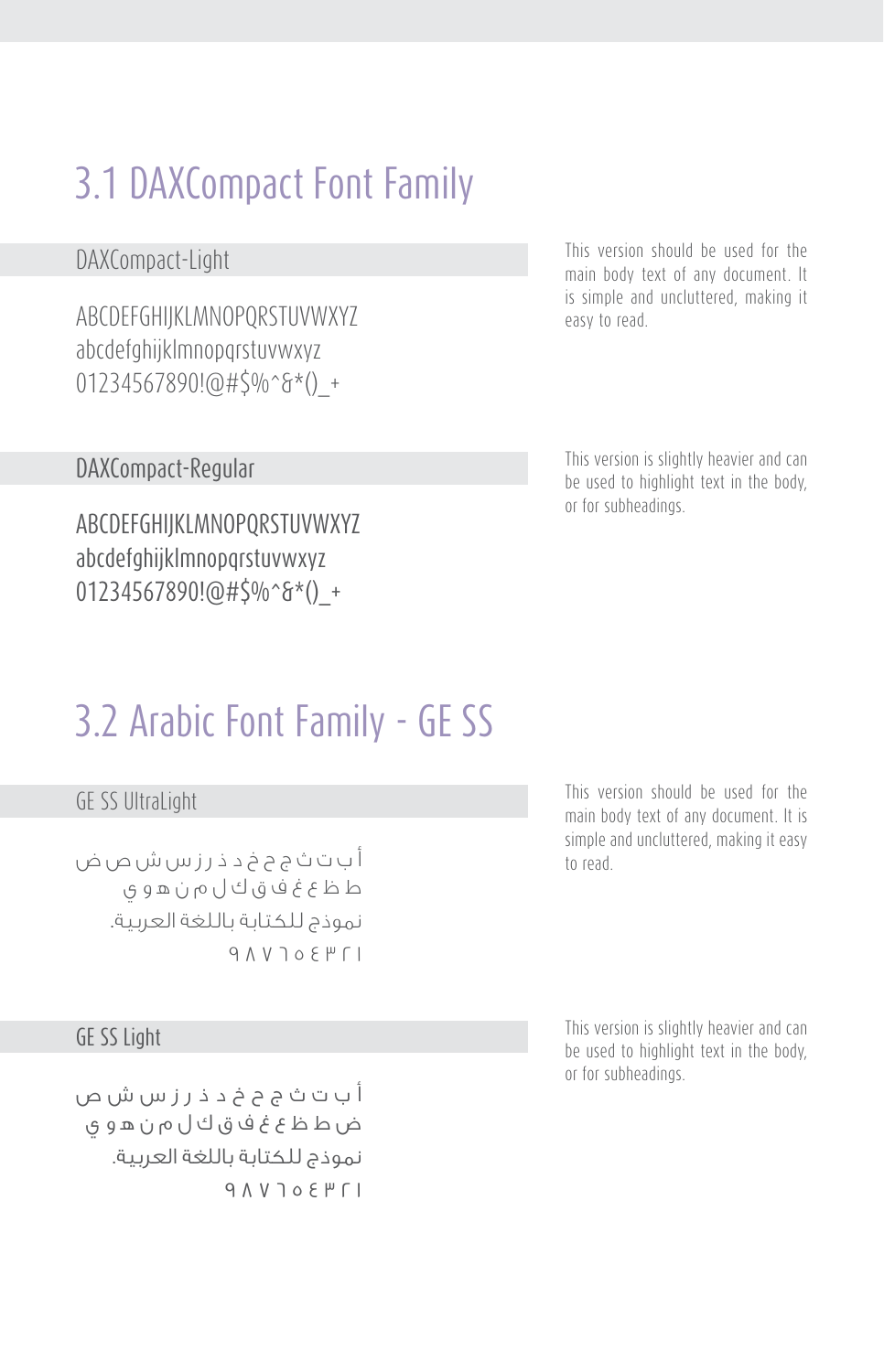## 4.0 Colour Palette

The colour palette is another important recognition-building tool for RAK International Corporate Centre.

The correct use of colour is vital to create a distinct and professional image among consumers. Furthermore, colour plays a huge role in memory recall. It stimulates the senses, instantly conveying a message like no other communication method. In the field of colour psychology, blue signifies that a company is trustworthy, dependable, fiscally responsible, secure and calm.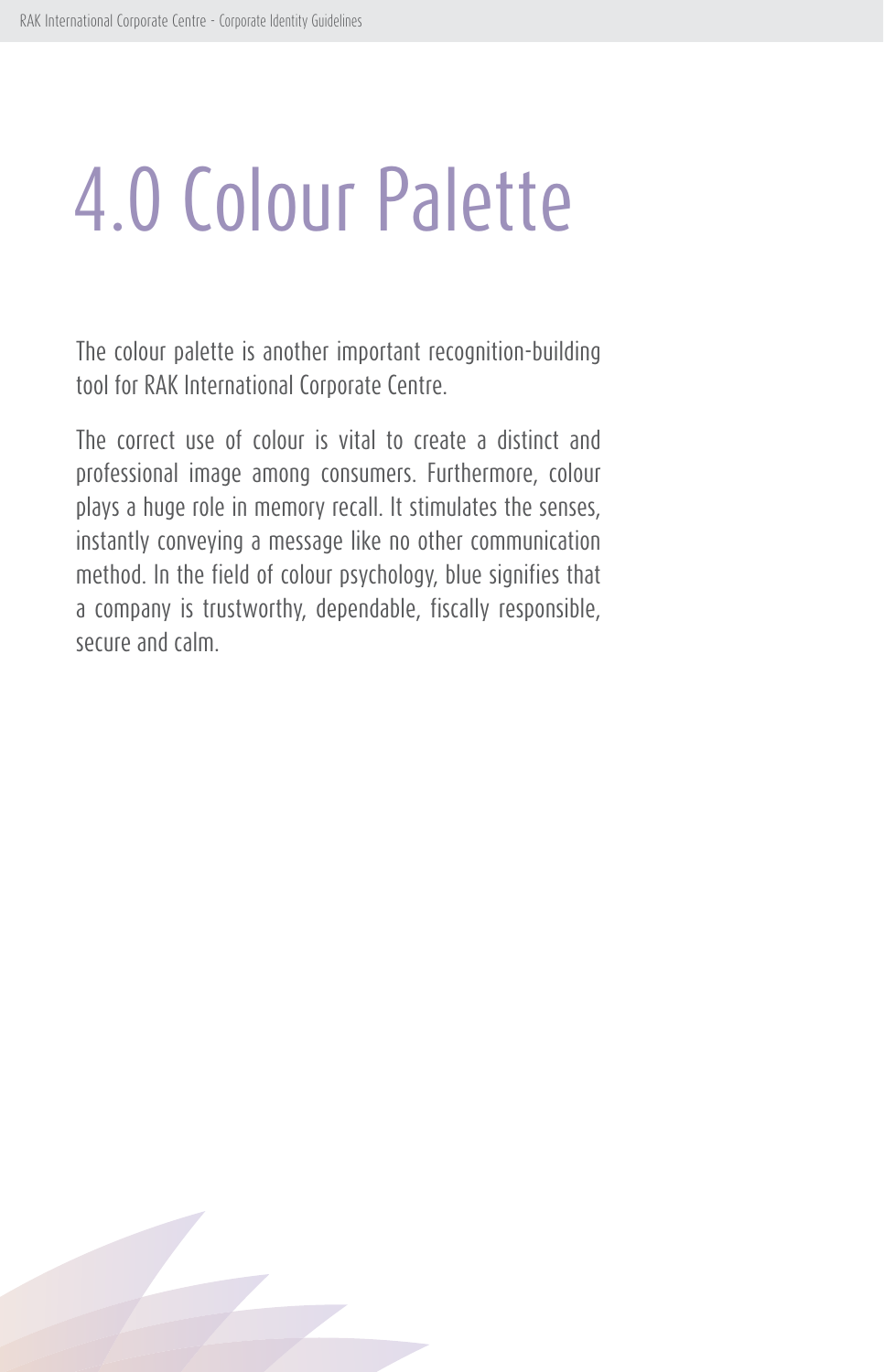## 4.1 Primary Colour Palette

#### RAK ICC - Primary 1 RAK ICC - Primary 2

Printing CMYK: 32% 37% 0% 40%

Web/Screen RGB: 120, 111, 144 Hexadecimal: #786f90

#### RAK ICC - Primary 3

Printing CMYK: 32% 37% 0% 10%

Web/Screen RGB: 171, 156, 195 Hexadecimal: #ab9cc3

Printing CMYK: 0% 19% 52% 10%

Web/Screen RGB: 235, 198, 131 Hexadecimal: #eac683

#### RAK ICC - Primary 4

Printing CMYK: 0% 0% 0% 80%

Web/Screen RGB: 88, 88, 90 Hexadecimal: #58585a The RAK International Corporate Centre colours should always be present on the front of communications materials.

There are four primary RAK ICC colours, which are used mainly for the logo.

For all print, presentations, flyers, etc., the colours should reflect their CMYK values.

All web or screen application should reflect the RGB or hexadecimal code.

## 4.2 Secondary Colour Palette

**Printing** CMYK: 25%, 33%,12%,10%

Web/Screen RGB: 186, 166, 185 Hexadecimal: #b9a5b8

#### RAK ICC - Secondary 3

Printing CMYK: 0%, 0%,0%,65%

Web/Screen RGB: 124, 126, 128 Hexadecimal: #7c7e80

#### RAK ICC - Secondary 2

Printing CMYK: 9%, 24%, 370%, 10%

Web/Screen RGB: 217, 187, 156 Hexadecimal: #d9bb9c The secondary palette should be used more sparingly.

Secondary 1 is used for introductory copy, headings and body copy.

Secondary 2 is used for special highlighting purposes.

Secondary 3 is used for lined elements (e.g. tables) and less important text parts like footnotes and similar.

Note: Do not use secondary colours as replacements for the primary colours. Secondary colours are designed to support the primary colours.

The colour reproductions of the marks in this document are not accurate. Do not use this document for colour matching.